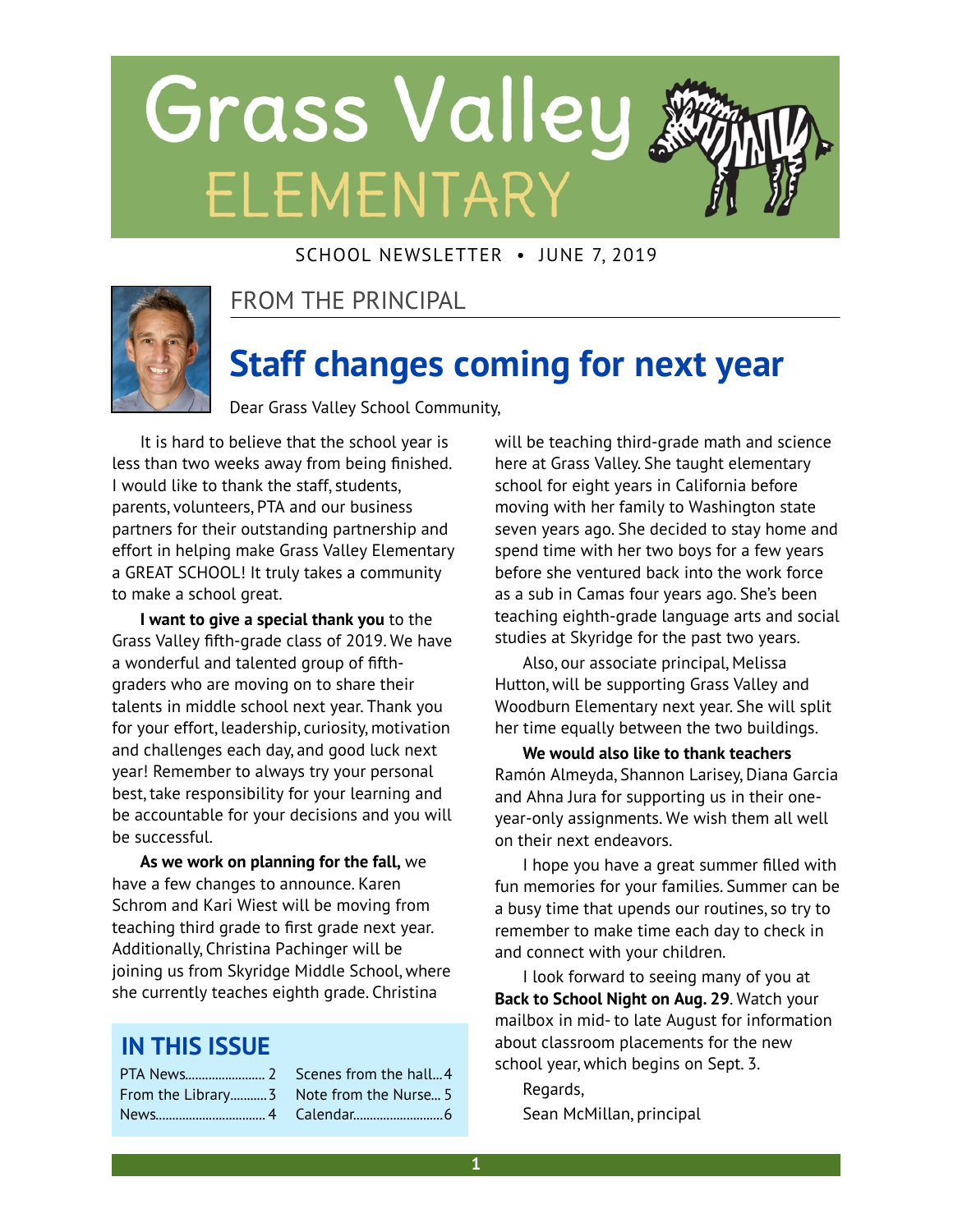### **Thank you for a great run!**

Dear Grass Valley families,

As I close out my two-year term as the Grass Valley Elementary PTA president, I want to express my sincere gratitude to everyone who spent time volunteering, coordinating and donating to our PTA. We have grown in membership and have provided most needs with valuable funds as requested.

I proudly served in the role of president, and I especially appreciate the support from Grass Valley parents and staff who helped me lead with a passion to serve all students at GVE. It is

### **Shout-out to our Art Discovery volunteers**

Thank you to all our dedicated volunteers for this year's help with Art Discovery.

The art program at GVE would not exist without dedicated volunteers handling all of the fun instruction in the classrooms. I appreciate all who participated in this amazing program for our children. Looking forward to next year!!

Best, Stephani Pizzi Chair, Art Discovery with utmost gratitude that I leave the PTA Executive Board with a wealth of knowledge and joyful memories I have been so lucky to experience over the years. I cannot end without also thanking an incredible board of women I have served along side of, and I trust our new Executive Board will serve with the same pride and passion. Cheers, Melanie

Here are some of the major things that we supported at Grass Valley this year thanks to the generous support of our families:

• Purchased a license for all grades and classrooms to use the Moby Max online learning tool for two years, at a total cost of over \$5,000.

• Donated \$5,000 to the school library to help update and add to the collection.

• Gave more than \$5,000 in learning support grants to our staff.

• Purchased new dolls for the kindergarten classrooms.

• Our annual budget also funds the Art Discovery program, the Winter Blast dance, the Spring Carnival and the Family Movie Nights.

### **Welcome, new executive board members**

The annual PTA election was held at our final meeting on Tuesday, June 4. We're happy to announce our leadership for the 2019-2020 school year: President Robyn Sheridan Co-vice presidents Krista Jaramillo and Marian Wong Treasurer Teresa McLaren Secretary Shawn Tay Their terms begin July 1, and one of their first tasks will be to fill committee chair positions for next year. **If you are interested in a specific volunteer role for next year, now is the time to let us know** by emailing [president@gvezebraspta.org.](mailto:president@gvezebraspta.org)



### **Let us know how we're doing!**

As we look ahead to next year, we're gathering information and feedback about our events and activities. Please take a moment to take our short and simple [online survey](https://www.surveymonkey.com/r/RGWW7JW) about what events you attend or volunteer for. Thank you!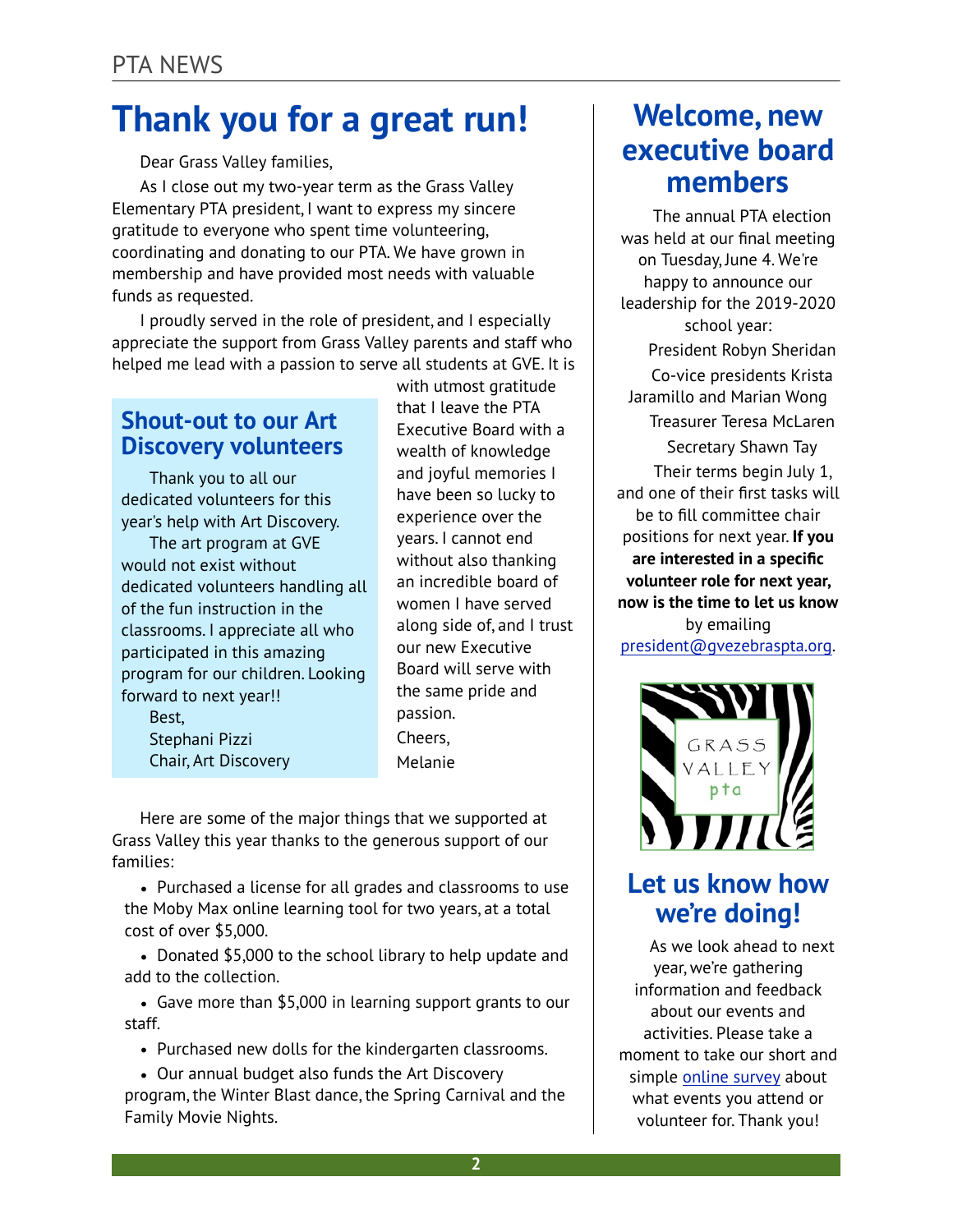### **Great options abound for summer reading**

This has been an incredible year for our Grass Valley Library. Our collection has grown significantly thanks to the enormous amount of support from our school community. This year, we focused on expanding our collection to ensure that all students could see themselves within the pages of a book. We have added 892 titles through donations, fundraisers and grants. We are certainly putting those books to good use. It's exciting to see a culture of eager readers at Grass Valley and a space that functions as a library rather than a museum of old books. You might be

interested to know that we have had 24,306 total checkouts this year. Way to go Zebras!

With that said, all library books are now due back and it is time to utilize other community resources for summer reading. And boy, there are many to choose from. Below are links to summer reading lists created by the American Library Association. The Camas Public Library has many summer offerings as well. New this year, we are excited to introduce the Camas BookMoVan, which will make stops at the elementary schools each Wednesday this summer. (See schedule at right.)

If that weren't enough, we are again partnering with Barnes & Noble. Simply fill out a [reading journal](https://dispatch.barnesandnoble.com/content/dam/ccr/pdf/2019/summer-reading/123233A-05-bn-tear-sheet-bndotcom.pdf) indicating eight books that your child has chosen to read this summer and take it to your local Barnes & Noble this August to receive a free book of your choice.

Finally, I am eager to announce a way to let me continue to share some of my favorite stories with Grass Valley students during the summer months. I hope you and your child will tune in online to hear what we're reading at my house over the break. Be looking for an invitation to view and listen to me read aloud some incredible books each week.

I wish you a wonderful summer with your families. In the words of Marcel Proust, "There are perhaps no days of our childhood

|             |  |  |  | <b>Camas Book MoVAN Schedule</b> |  |
|-------------|--|--|--|----------------------------------|--|
| Summer 2019 |  |  |  |                                  |  |

| <b>Date</b>             | <b>Schools</b>                               | <b>Times</b>                             |
|-------------------------|----------------------------------------------|------------------------------------------|
| Wednesday,<br>June 26   | <b>Baller</b><br>Woodburn<br>Dorothy Fox     | $9-10$ am<br>10:30-11:30 am<br>$12-1$ pm |
| Wednesday,<br>July 3    | <b>Grass Valley</b><br>Lacamas<br>Prune Hill | $9-10$ am<br>10:30-11:30 am<br>12-1 pm   |
| Wednesday,<br>July 10   | <b>Baller</b><br>Woodburn<br>Dorothy Fox     | $9-10$ am<br>10:30-11:30 am<br>12-1 pm   |
| Wednesday,<br>July 17   | <b>Grass Valley</b><br>Lacamas<br>Prune Hill | $9-10$ am<br>10:30-11:30 am<br>12-1 pm   |
| Wednesday,<br>July 24   | Baller<br>Woodburn<br>Dorothy Fox            | $9-10$ am<br>10:30-11:30 am<br>$12-1$ pm |
| Wednesday,<br>July 31   | <b>Grass Valley</b><br>Lacamas<br>Prune Hill | $9-10$ am<br>10:30-11:30 am<br>$12-1$ pm |
| Wednesday,<br>August 7  | Baller<br>Woodburn<br>Dorothy Fox            | $9-10$ am<br>10:30-11:30 am<br>$12-1$ pm |
| Wednesday,<br>August 14 | <b>Grass Valley</b><br>Lacamas<br>Prune Hill | $9-10$ am<br>10:30-11:30 am<br>$12-1$ pm |

we lived so fully as those we spent with a book." Please don't hesitate to reach out if you are having trouble locating lost books. I'm here to help.

Sincerely,

Erin Linton, teacher librarian

**LINKS:** Click [here](http://www.ala.org/alsc/sites/ala.org.alsc/files/content/compubs/booklists/summer/alsc-2019-summer-reading-list-gradesk-2.pdf) to download a K–2 reading list from the American Library Association, or [here](http://www.ala.org/alsc/sites/ala.org.alsc/files/content/compubs/booklists/summer/alsc-2019-summer-reading-list-grades3-5.pdf) for the grades 3–5 list.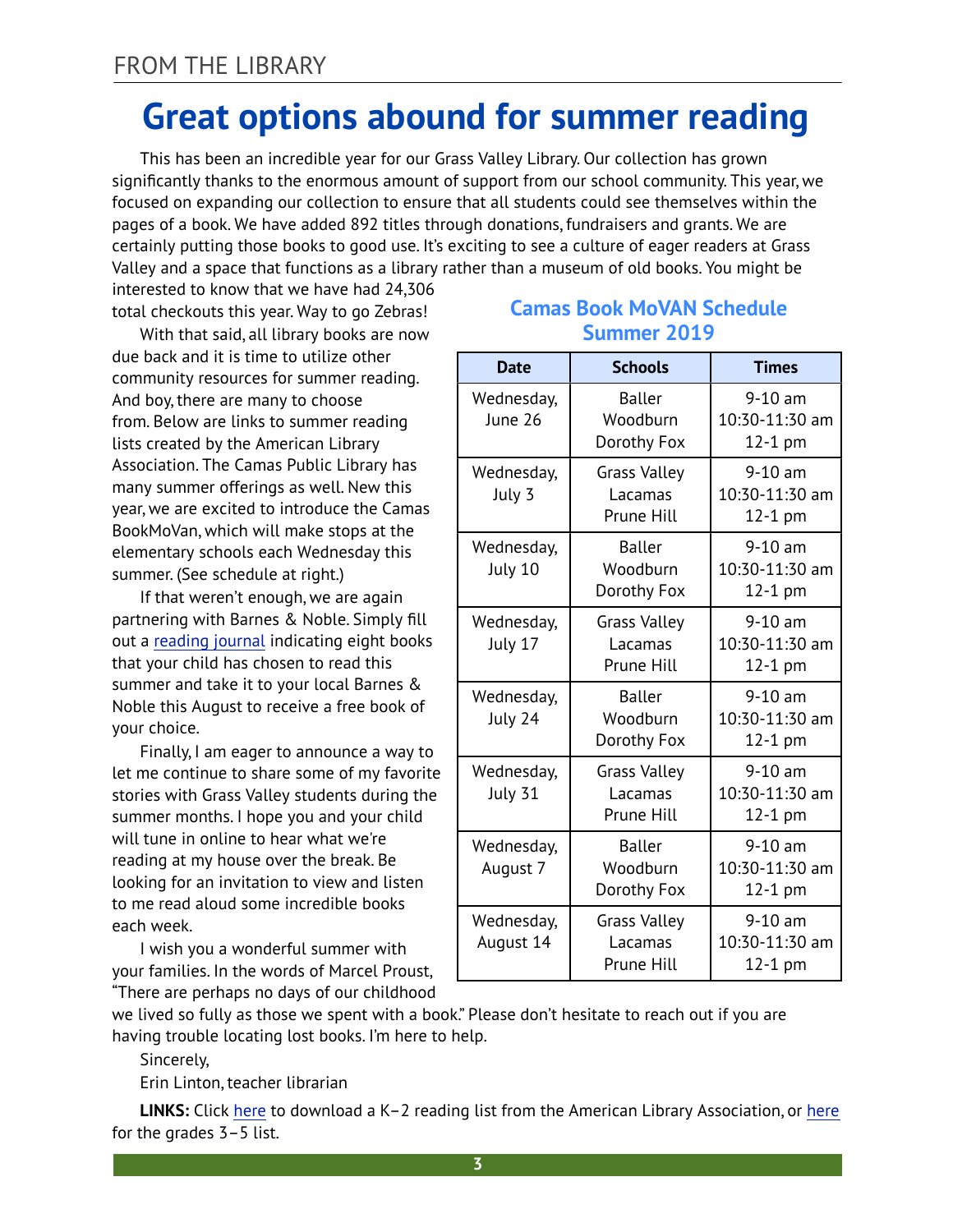# **Scenes from the hall**



**First-grader Anndrey W. was ready to take charge after winning the raffle drawing at the Spring Carnival to be Principal for a Day with Mrs. Hutton and Mr. McMillan.** 

## **A few important reminders**

**LOST & FOUND:** Remember to check the Lost & Found for any missing items. All unclaimed goods will be donated to charity or discarded over the summer break. The building will be open through June 28.

**LAST DAY:** Please note that even though the last day of school falls on a Thursday (June 20), we will follow a Wednesday schedule with dismissal at 12:10 p.m.

**BACK TO SCHOOL:** Save the date for Back to School Night, from 4 to 6 p.m. on Thursday, Aug. 29. This is the best time to meet your teachers, drop off school supplies and any needed medications, sign up for PTA, turn in paperwork and put money on students' lunch accounts.

**SCHOOL SUPPLIES:** Updated lists for each school can be found on the Camas School District website over the summer [here.](http://www.camas.wednet.edu/schools-resources/resources/school-supplies/)

# **Volunteers needed for Field Day!**

Our annual GVE Field Day is coming up on Monday, June 17, and PE teachers Mrs. Crowston and Mr. Jesse are looking for volunteers to help run all of the fun outdoor game stations, plus set up and clean up the games.

Please visit the [online signup](https://www.signupgenius.com/index.cfm?go=s.signup&urlid=60b0a4ea8a62ba75-field4&useFullSite=true) to see if you can help. Remember, all volunteers must have a current [clearance form](http://www.camas.wednet.edu/Camas2016/wp-content/uploads/2016/12/Volunteer_Application.pdf) on file with the school.

Bonus: You'll get lunch while you're there! Just check out the volunteer appreciation event that day in the library from 11 a.m. to 12:30 p.m.

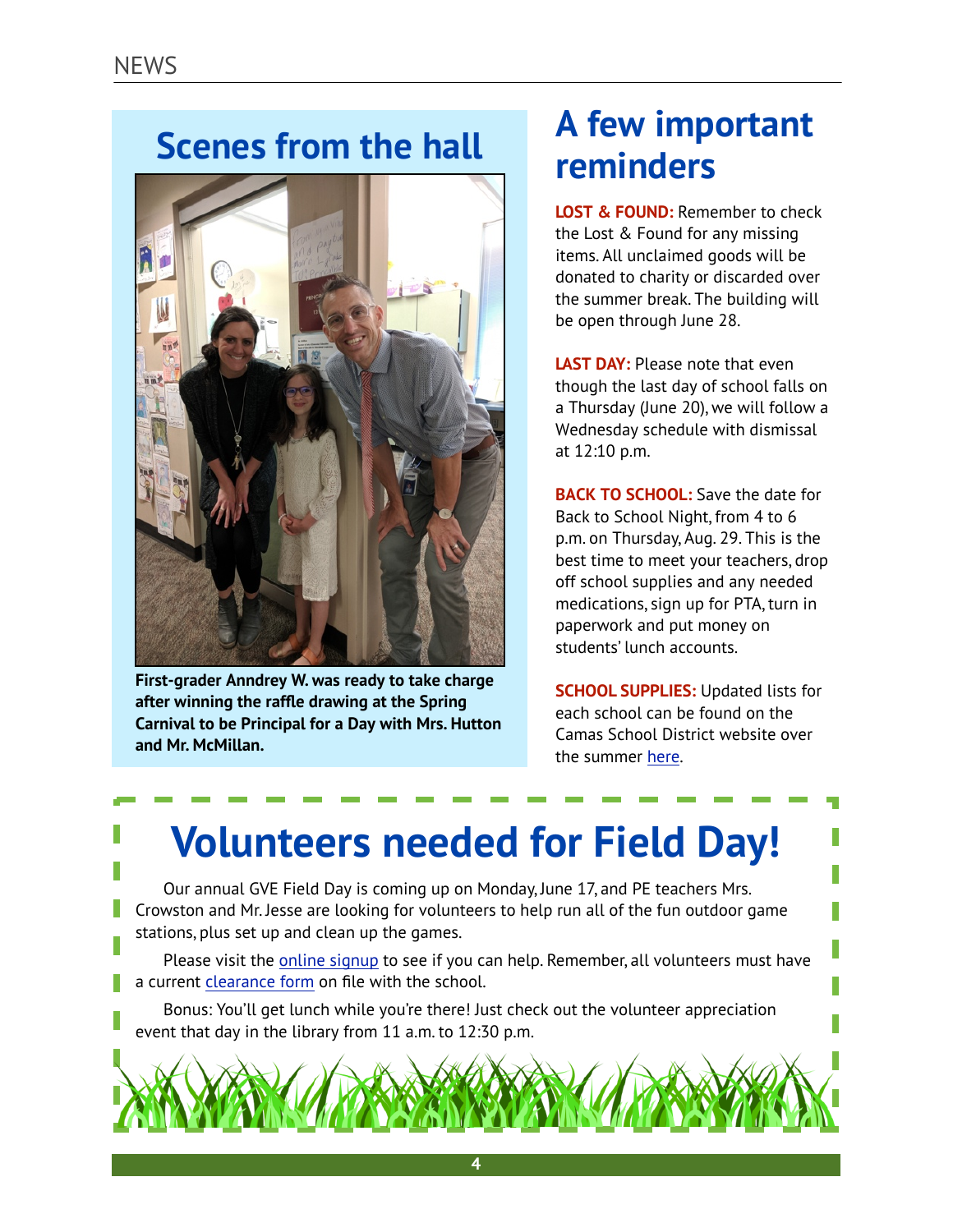# A NOTE FROM the NURSE: JUNE 2019

### End of Year in SIGHT!



### HAVE MEDICATION IN OUR HEALTH ROOM?

- Pick up ANY medication(s) by 11:00 am June 20.
- All medication that is not picked up will be discarded.

### HEALTH CARE PLANS FOR 2019-2020:

- Watch the mail for an envelope containing important documents.
- Read over the ECP (Emergency Care Plan) and make any changes or updates.
- If your student requires medication next year, please visit your child's doctor this summer and have his or her physician sign the Medication Authorization form.
- Return all documents and doctor's orders to the School Nurse prior to Sept 3.

### IMMUNIZATIONS FOR 2019-2020:

- MANY changes are happening on the immunization front (especially in regards to MMR). Please check this website for updates from the Washington Department of Health: [https://www.doh.wa.gov/](https://www.doh.wa.gov/CommunityandEnvironment/Schools/Immunization/ExemptionLawChange) [CommunityandEnvironment/Schools/Immunization/ExemptionLawChange](https://www.doh.wa.gov/CommunityandEnvironment/Schools/Immunization/ExemptionLawChange)
- We will share more information as it becomes available.

# HAVE A SAFE AND SUPER FUN SUMMER!

### Grass Valley Health Care Team: 360-833-5710

| <b>Karen Wight</b>      | <b>District RN</b>      | <b>Ext: 79895</b> |
|-------------------------|-------------------------|-------------------|
| <b>Janet Bloodworth</b> | <b>Health Assistant</b> | <b>Ext: 78075</b> |